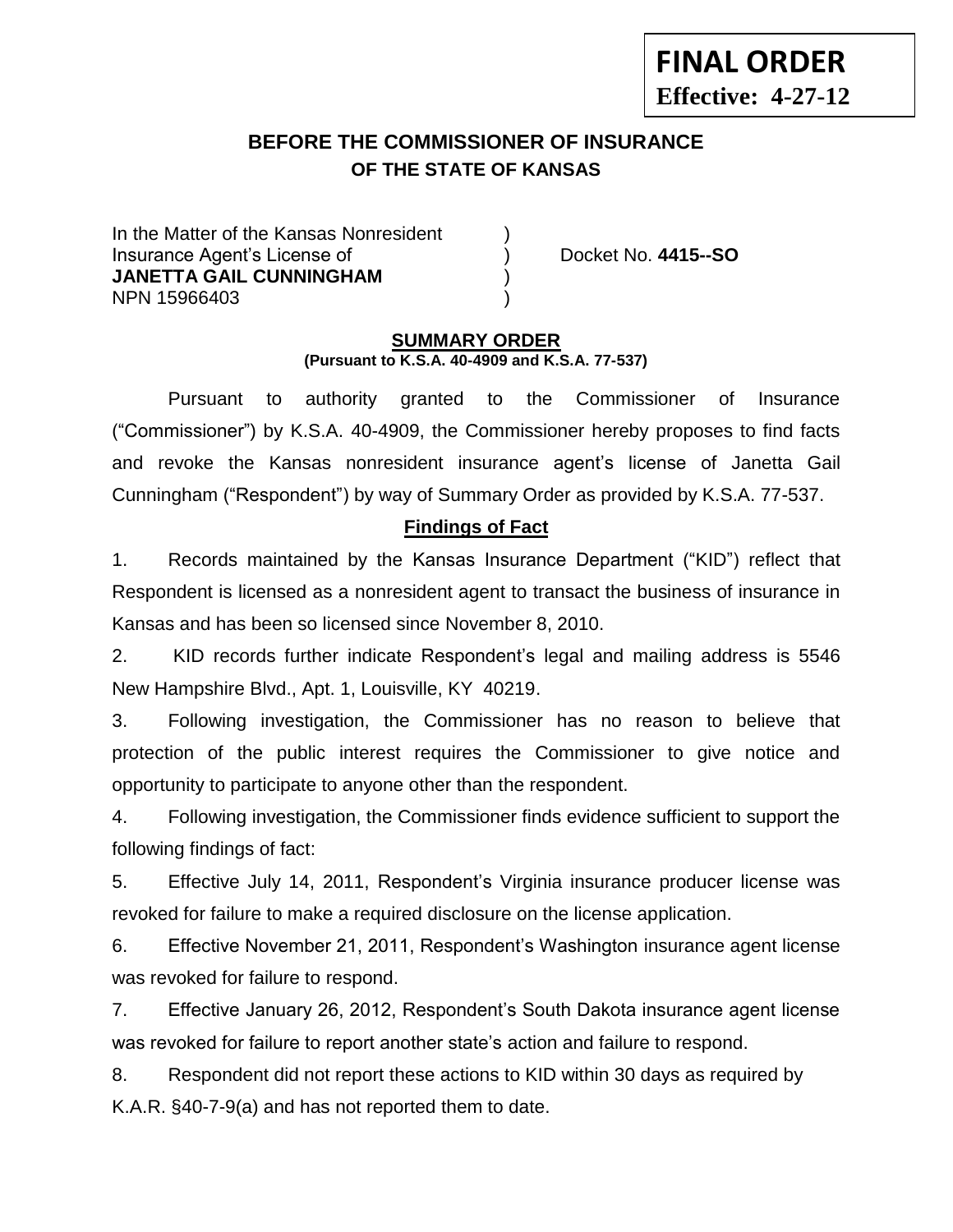9. By letter of March 6, 2012, addressed to Respondent at her mailing address of record, counsel for KID summarized the foregoing facts and invited Respondent to reply in writing if she disputed the facts.

10. To date, the letter has not been returned, and Respondent has not replied; thus, the facts are deemed undisputed.

### **Applicable Law**

11. K.S.A. 2010 Supp. 40-4909(a) provides, in relevant part:

"The commissioner may deny, suspend, revoke or refuse renewal of any license issued under this act if the commissioner finds that the applicant or license holder has: . . .

(2) Violated: (A) Any provision of chapter 40 of the Kansas Statutes Annotated, and amendments thereto, or any rule and regulation promulgated thereunder; . . . .

(9) Had an insurance agent license, or its equivalent, denied, suspended or revoked in any other state, district or territory." K.S.A. 2010 Supp. 40- 4909(a).

12. K.A.R. §40-7-9(a) requires a licensed agent to report to the Commissioner within 30 days any disciplinary action against the agent's license by the insurance regulatory agency of another jurisdiction.

13. In addition, the Commissioner may revoke any license issued under the Insurance Agents Licensing Act if the Commissioner finds that the interests of the insurer or the insurable interests of the public are not properly served under such license. K.S.A. 40-4909(b).

## **Conclusions of Law**

14. The Commissioner has jurisdiction over Respondent as well as the subject matter of this proceeding, and such proceeding is held in the public interest.

15. The Commissioner finds, based on the facts contained in paragraphs 5 through 7, that Respondent's license may be revoked pursuant to K.S.A. 40-4909(a)(2)(A) because Respondent has violated K.A.R. §40-7-9(a) by failing to report a disciplinary action against her insurance agent license by another state.

16. In addition, the Commissioner finds that Respondent's license may be revoked pursuant to K.S.A. 40-4909(a)(9) because Respondent has had an insurance license revoked in another state.

2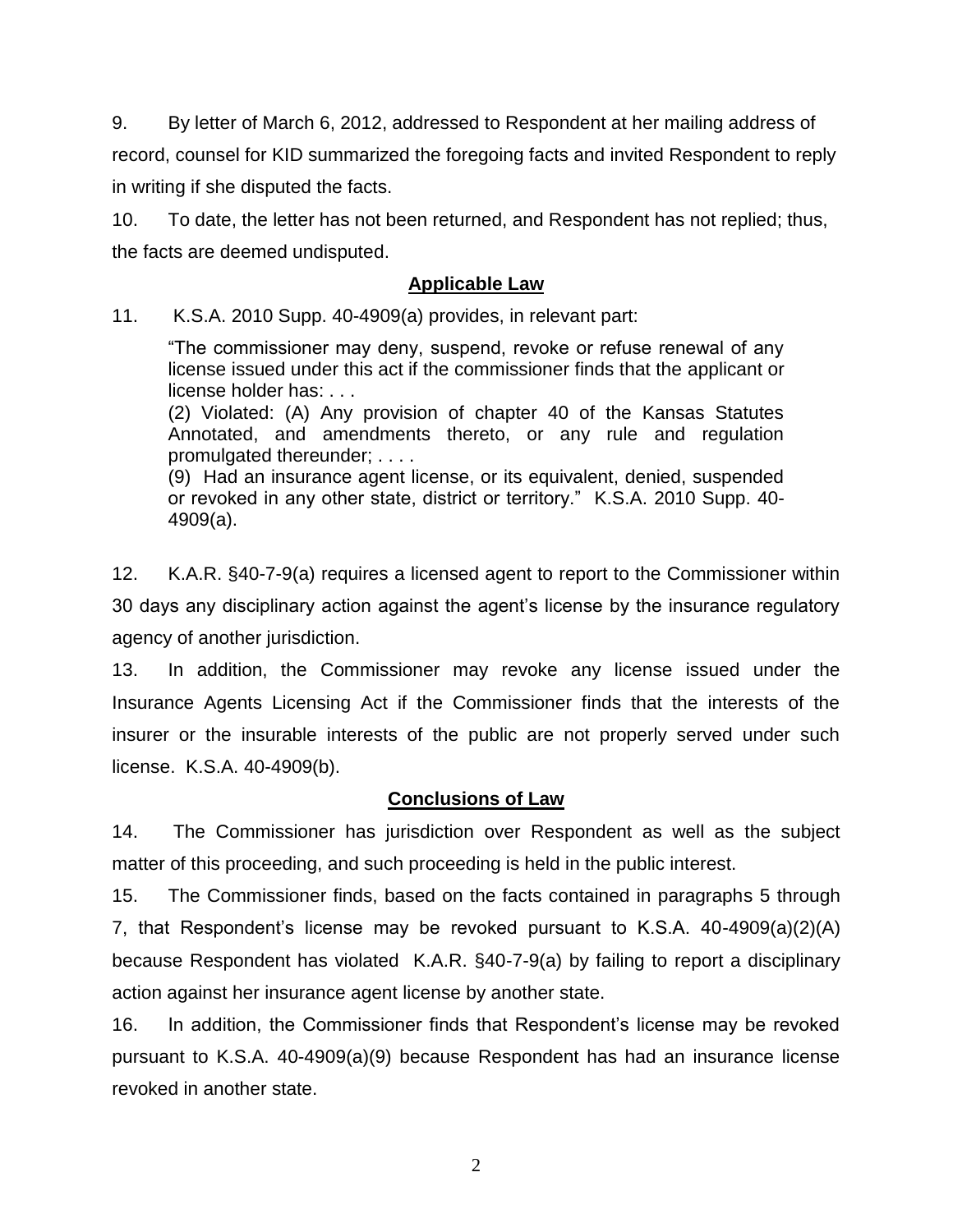17. Based on the foregoing findings, the Commissioner concludes that sufficient grounds exist for the revocation of Respondent's insurance agent's license pursuant to K.S.A. 40-4909(a).

18. The Commissioner further concludes Respondent's license may be revoked pursuant to K.S.A. 40-4909(b) because such license is not properly serving the interests of the insurer and the insurable interests of the public.

19. Based on the facts and circumstances set forth herein, it appears that the use of summary proceedings in this matter is appropriate, in accordance with the provisions set forth in K.S.A. 77-537(a), in that the use of summary proceedings does not violate any provision of the law, the protection of the public interest does not require the KID to give notice and opportunity to participate to persons other than Respondent, and after investigation, KID believes in good faith that the allegations will be supported to the applicable standard of proof.

#### **Policy to be Served**

20. Before issuing an insurance agent license, the Commissioner must determine that the applicant is qualified and has not committed any act that would be grounds for denial, suspension, or revocation. K.S.A. 40-4905(b). Further, the Commissioner may revoke any license issued under the Insurance Agents Licensing Act if the Commissioner finds that the interests of the insurer or the insurable interests of the public are not properly served under the license. The following action is necessary and appropriate to promote the security and integrity of the insurance business and protect insurance consumers by licensing, or continuing to license, persons or entities to sell, solicit, or negotiate insurance in the State of Kansas only if their conduct indicates they are both qualified and trustworthy.

**IT IS THEREFORE ORDERED BY THE COMMISSIONER OF INSURANCE THAT** the Kansas nonresident insurance agent's license of **JANETTA GAIL CUNNINGHAM** is hereby **REVOKED. It is further ordered,** that **JANETTA GAIL CUNNINGHAM, Jr.,** shall **CEASE and DESIST** from the sale, solicitation, or negotiation of insurance, doing any act toward the sale, solicitation, or negotiation of insurance, and/or receiving compensation deriving from the sale, solicitation, or negotiation of

3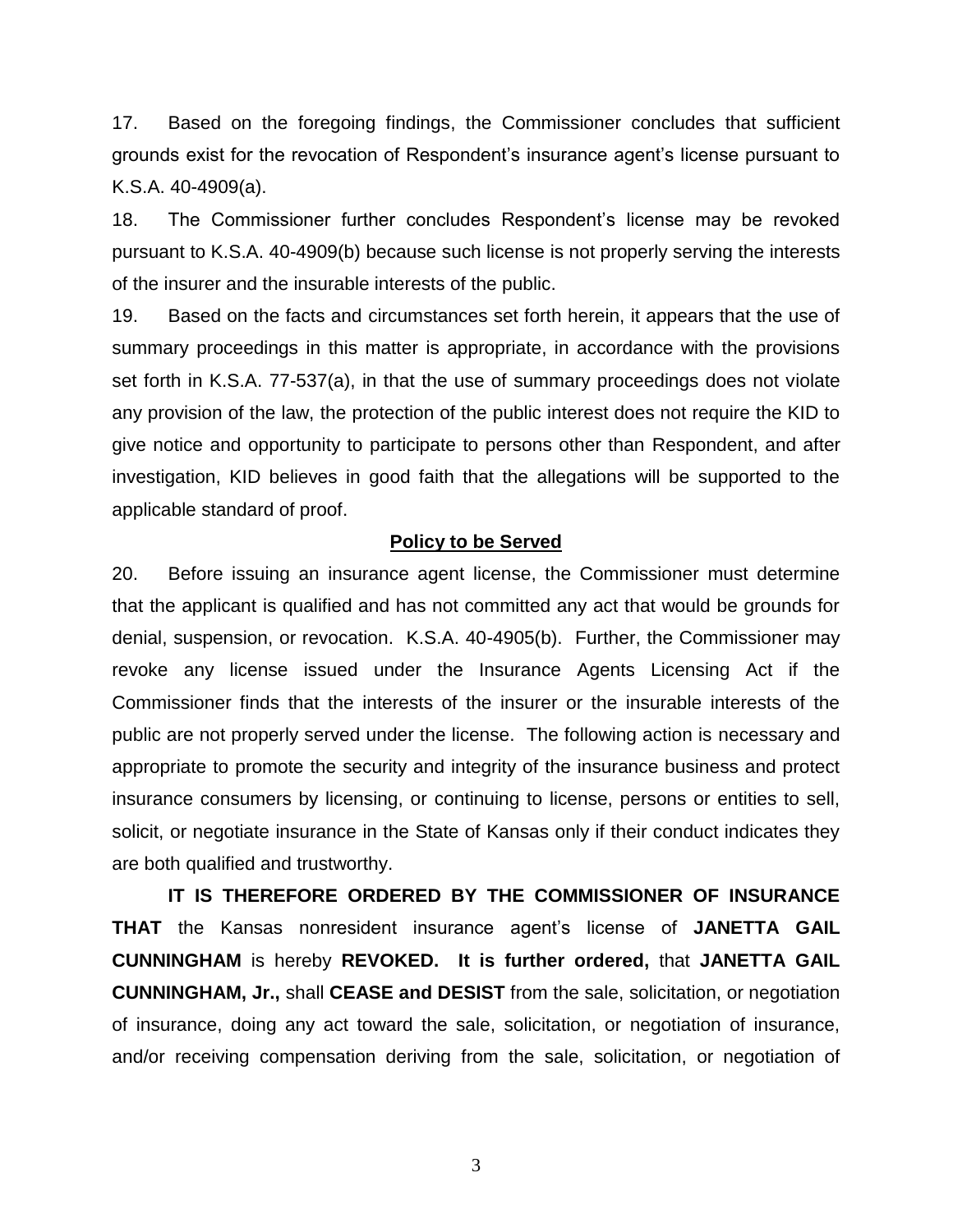insurance in Kansas or on Kansas risks through business conducted on and after the effective date of this order.

**It is further ordered**, pursuant to KSA 77-415(b)(2)(A), that this order is designated by KID as precedent.

**IT IS SO ORDERED THIS \_\_9th\_\_ DAY OF APRIL 2012, IN THE CITY OF TOPEKA, COUNTY OF SHAWNEE, STATE OF KANSAS.**



\_/s/ Sandy Praeger\_\_\_\_\_\_\_\_\_\_\_\_\_\_\_\_ Sandy Praeger Commissioner of Insurance

BY:

\_/s/ Zachary J.C. Anshutz\_\_\_\_\_\_\_\_\_\_\_ Zachary J.C. Anshutz General Counsel